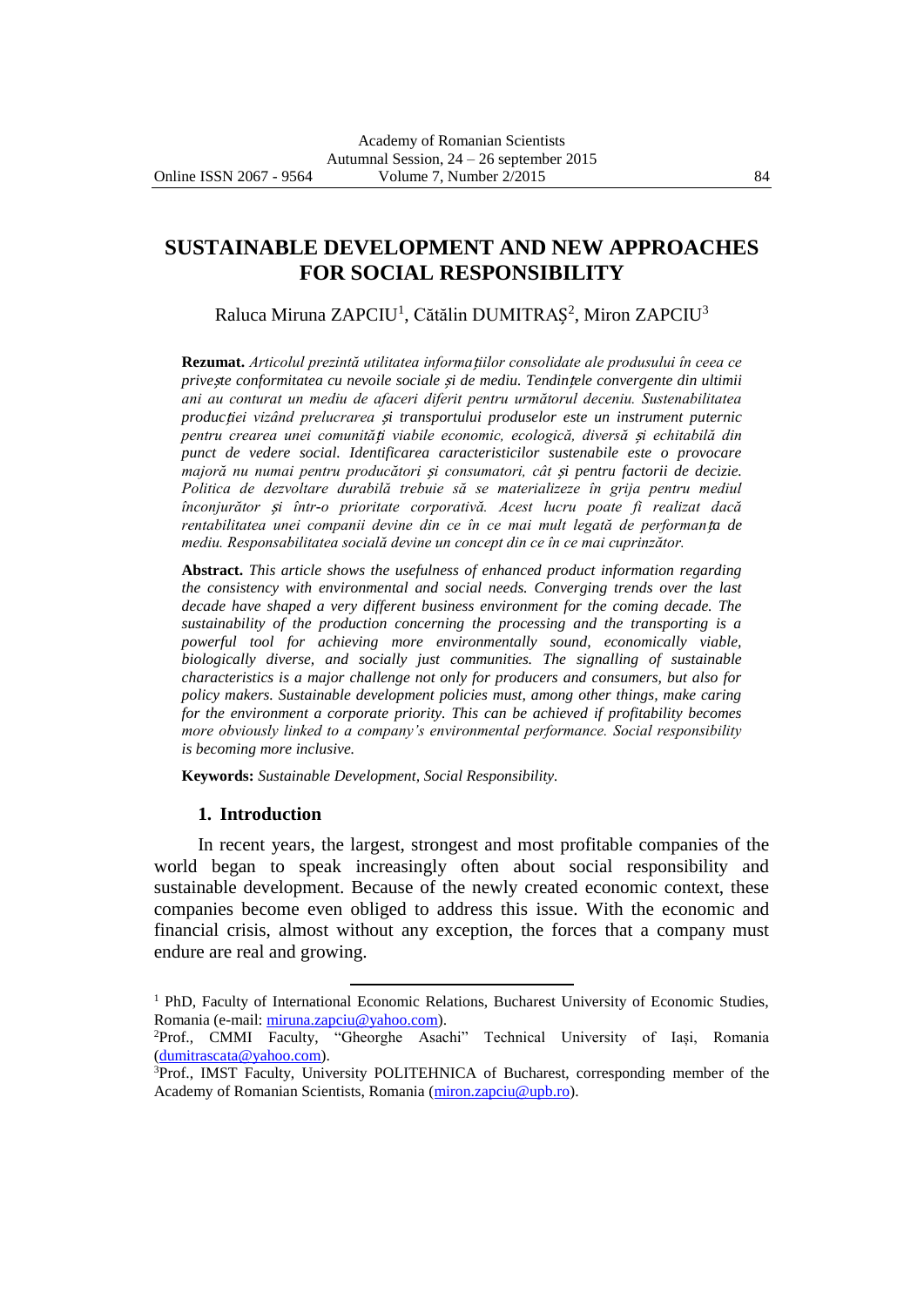Whether it's the economy of a country or a company, a change is needed in the optics of business. The economic and financial crisis was generated by the current market model, a model that should be rethought from scratch, and the companies need to address the aspect of sustainability and social responsibility. The forces that a company has to put up with are multiplying and continuously changing. First of all, the society is changing, becoming more and more conscient about its rights and its force in shaping the competition on the economical the market. Second of all, the natural resources limits are constraining the company's operations, are realigning the markets and, most probably, they threaten the planet's welfare. The companies are facing a growing number of shareholders that are directly interested by the environment.

#### **2. The Sustainable Development concept and its dimensions**

*Definition:* **the Sustainable Development concept** was defined since 1987 by the World Commission on Environment and Development (WCED) as being the development that meets the needs of the present without compromising the ability of future generations to meet their own needs

The Sustainable Development must satisfy all social, environment and economical needs (Fig.1).



**Fig. 1.** The Sustainable Development concept

*Source: Adaptation after Bumbu I. "Dezvoltarea durabilă, curs de prelegeri"(eng. Sustainable Development, prelection course)*

As a manifestation of the macroeconomic dynamics, the economical development requires an ensemble of quantitative, structural and qualitative transformations, both from the economic point of view and in the scientific research and manufacturing technologies, the operating mechanisms and organizational structures of the economy, as well as people's way of thinking and their behavior. In this context, the sustainable development concept was brought forward, a concept that represents that form of economical development which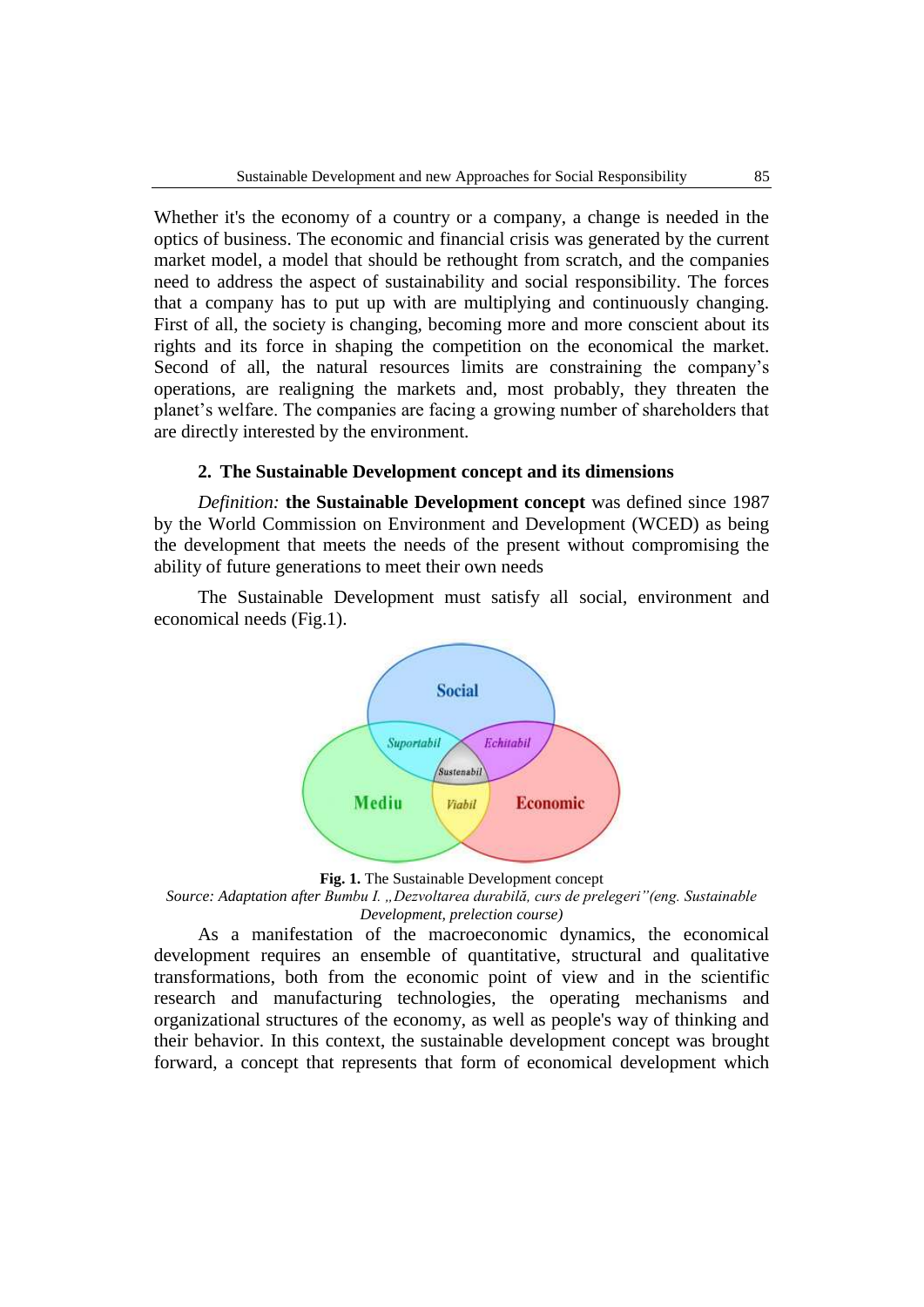aims at (as the definition says) satisfying the current consumers' demands while not harming the future consumers' demands.

The preocupations regarding the sustainable and viable economic development at both country and international level are becoming more and more intense, and are connected to a series of problems that the entire world is facing, like: poverty in the midst of plenty; environmental degradation; uncontrolled expansion of the urbanization; employment insecurity; youth alienation; removal of traditional values; inflation, unemployment, monetary, economic and geographical crises etc.

In the report entitled "Our Common Future" elaborated by the World Commission on Independent Environment and Development, presented at the United Nations Conference in Rio of Janeiro in June 1992, the sustainable economic development is conceived in the vision of reconciliation between man and nature in the sense of establishing a new partnership between the two entities, and finding a balance and harmony between the two "on a new path of development, to support human progress not only in some places and for some years, but for the entire planet for a long future."

The World Human Development Report (1996), developed under the United Nations Development Programme (UNDP), summarizes four essential components of the sustainable development paradigm:

*a. Productivity***:** the population must increase its productivity and to participate fully in the process of income generation, the economic growth patterns representing a subsystem of human development;

*b. Equity*: the population must have equal access to options;

*c. Sustainability*: the access to options must be provided not only for present generations but also for future generations. All forms of physical capital, human and environmental must be reunited;

*d. Participation*: the people must participate fully in the decision making processes that are life changing. To achieve the compatibility conditions of the four requirements, the sustainable development strategy includes as an essential element, the simultaneous progress in all four dimensions.

The concept of sustainable development appeared over a decade ago and it still sparks discussions, and is interpreted in a different way by economists, sociologists, philosophers, environmentalists etc. Thus, the sustainable development is conceived by some authors as maintaining opportunities and living conditions for future generations, especially renewable natural resources, at least at the level of those of the current generations, and reduce pollution of the environment affected.

Other authors consider sustainability as a way of presenting economic efficiency in the management of services – offered on the natural resources endowment basis [1] (M. Stoica, 2010). Another group of authors consider that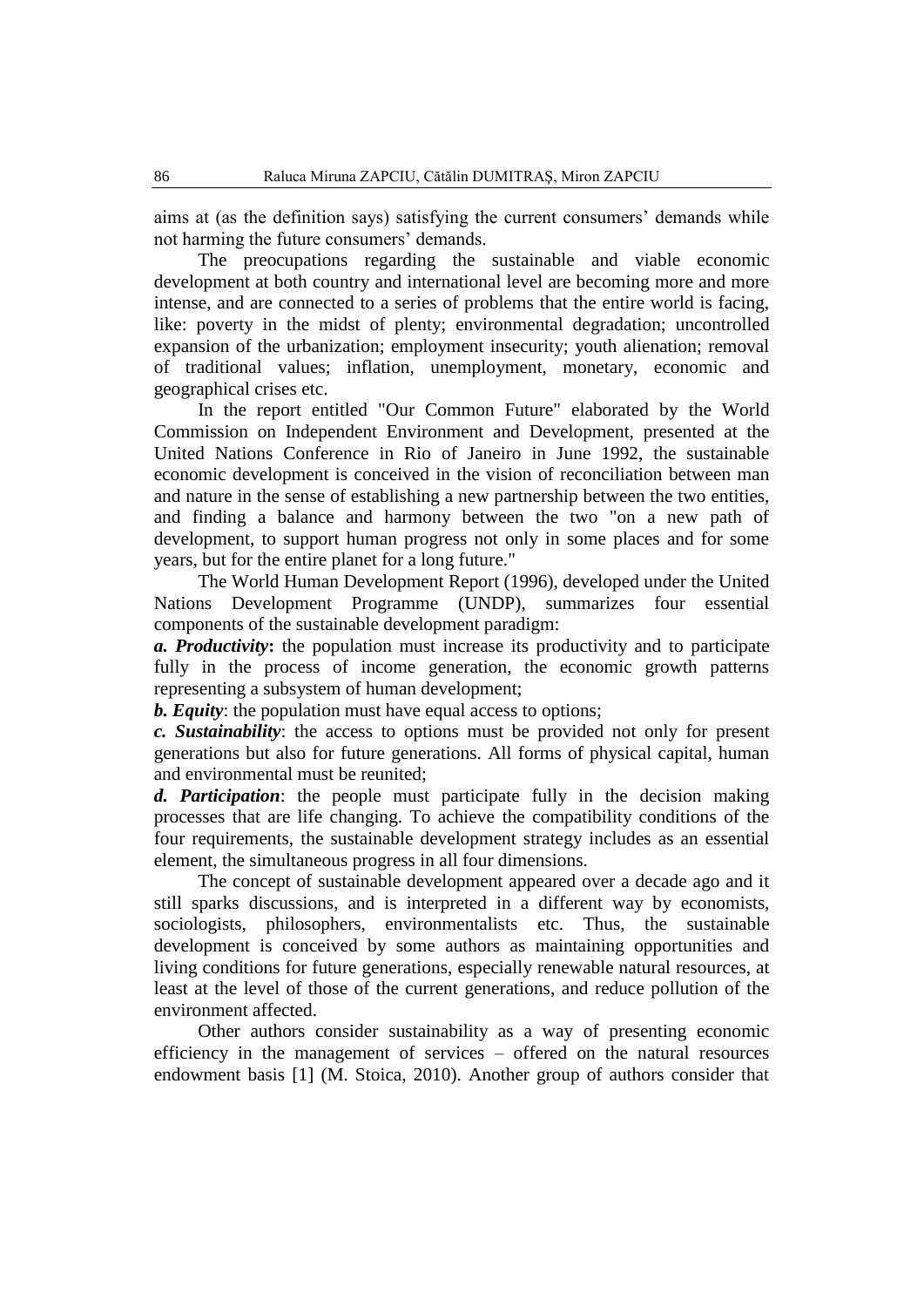the criterion of economic efficiency is related to conventional equity and future generations involvement in the management of environmental factors.

The core of the concept of sustainable development is the interaction between population, economic progress and the potential of natural resources, emphasizing the crucial issues of the following elements: optimizing the needs and resources, goals to be achieved, the necessary means, based on their mutual compatibility between time and space. It must be designed and built such an economic environment that, through its inputs and outputs, would be in a dynamic compatibility with the environment, and would also meet the needs of present and future generations.

Broadly speaking, the concept of sustainable development is accepted and supported worldwide, its message being taken by the conference in Rio de Janeiro in 1992, where discussions were focused in particular on:

a) *the definition of sustainable development*;

b) *determining the conditions for achieving this development*;

c) *measuring, quantifying sustainable development* by finding an indicator to express the fact that a nation or an economy is going towards a sustainable development.

The overall objective of sustainable development is to find an optimal interaction and compatibility of four systems: economic, human, environmental and technological, in a dynamic and flexible operation. The optimum level corresponds to that long-term development that can be sustained by all the four systems. For the system to be operational, it needs support or durability to be applied in all the subsystems forming the four dimensions of sustainable development - starting from the energy, agriculture, industry, to investments, human settlements and biodiversity.

The minimum requirements for achieving sustainable development include resizing the economical growth, given the emphasis on the qualitative aspect of production; eliminating the poverty in terms of satisfying the basic needs - work, food, energy, water, housing and health; ensuring an acceptable level of population growth (reducing uncontrolled population growth); conservation and enhancement of natural resources, ecosystem maintenance, monitoring the impact of economic development on the environment; technological reorientation and putting the risks under control; decentralized forms of government, increase participation in decision-making processes regarding the environment and economy.

The issue of sustainable development has remained and will remain among the most talked about economical subjects especially because of the gap between the theoretical recognition of its importance and the practical results achieved so far, subsumed to the idea of social progress. In recent decades, worldwide, it has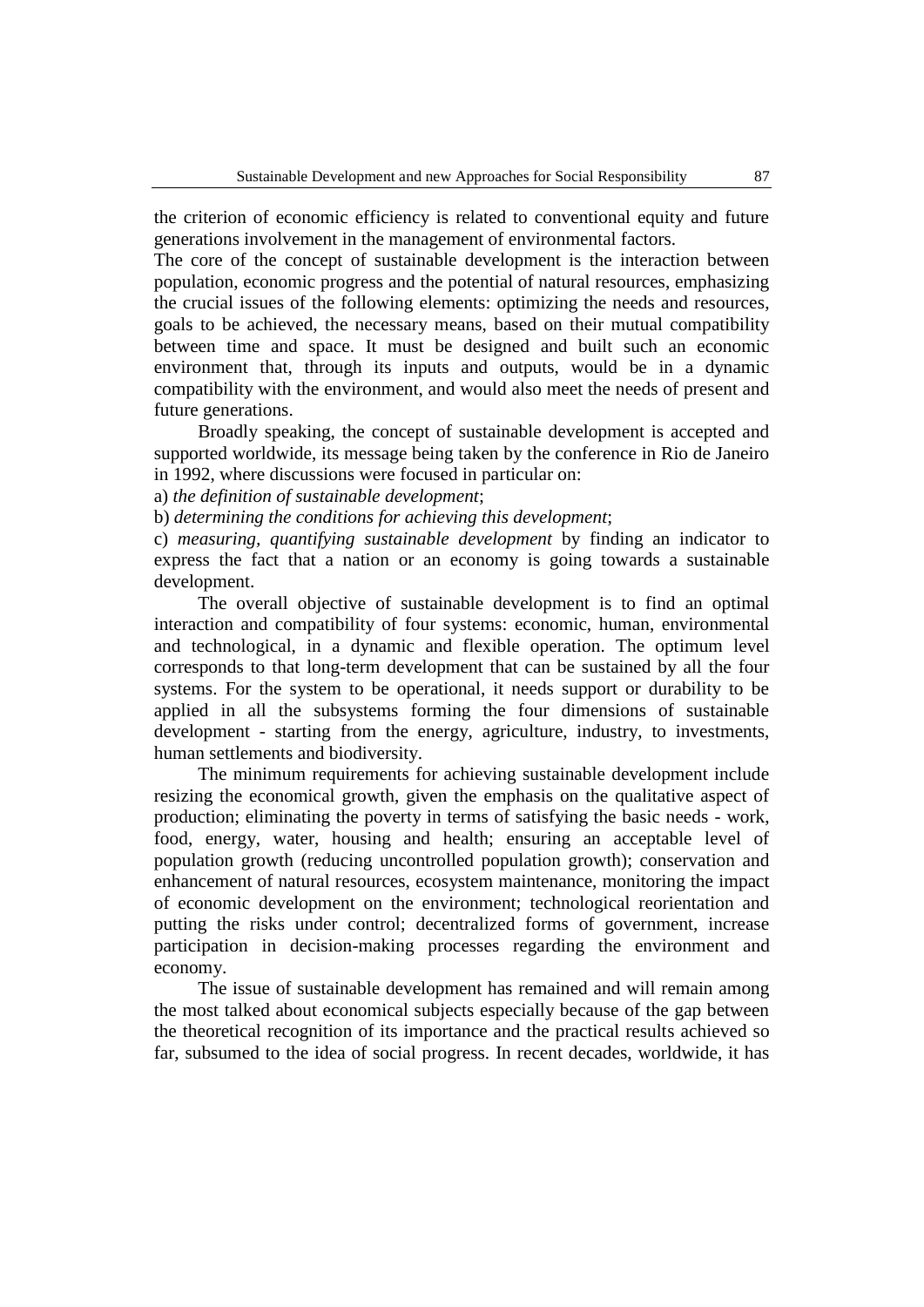been registered a progress in all areas and significant changes in human development.

The sustainable development strategy is to become operational by adequate national policies, and to be able to promote the compatibility of the systems that are interrelated in time and space, the collaboration and cooperation at a regional and international level.

The sustainable development is not a goal in itself but a means to boost economic and technical progress through a more equitable distribution of its effects on present and future generations. The common problem to all the countries of the planet is that the sustainable development strategy must be addressed taking into account the disparities in the world today, the division among developed and underdeveloped countries, and amond rich and poor. Although the ultimate goal of thesustainable development strategy is the same for all countries, the specific issues that need to be resolved are very different from one country to another. Table 1. contains a summary of the concepts of sustainable development, according to the Center for Sustainable Concept from the Surrey Institute (UK).

| Levels in Sustainable Development            |                                       |                     |                    |                      |  |  |
|----------------------------------------------|---------------------------------------|---------------------|--------------------|----------------------|--|--|
| Corporate Social                             | Corporate                             | Industrial          | Industrial         | Natural              |  |  |
| Responsibility                               | Responsibility                        | Ecology             | Symbiosis          | Capitalism           |  |  |
| Factor 4, 10, 50                             | Circular Economy                      | <b>Closed Loops</b> | Lifecycle Thinking |                      |  |  |
| Specific concepts in Sustainable Development |                                       |                     |                    |                      |  |  |
| Energy                                       | Resources and                         | Manufacturing       | Products and       | Other                |  |  |
|                                              | Waste                                 |                     | Technologies       |                      |  |  |
| Climate change                               | Water                                 | Pollution           | Eco-innovation     | Biodiversity         |  |  |
| Clean energy                                 | conservation                          | prevention          | Sustainable        | Sustainable          |  |  |
| Carbon                                       | Resource                              | Cleaner             | design             | transportation       |  |  |
| footprinting                                 | productivity                          | production          | Sustainable        | Sustainable          |  |  |
| Clean                                        | Resource                              | Sustainable         | products           | buildings            |  |  |
| technology                                   | efficiency                            | consumption         |                    | Poverty              |  |  |
| Energy                                       | Waste                                 |                     |                    | tempering            |  |  |
| efficiency                                   | minimization                          |                     |                    | Social               |  |  |
| Renewable                                    | Recycling                             |                     |                    | inclusion            |  |  |
| energy                                       | Remanufacturing                       |                     |                    | <b>Health Equity</b> |  |  |
|                                              | May approach for Social Demonsibility |                     |                    |                      |  |  |

**Table 1**. Concepts of Sustainable Development

*Adapted source: The Centre for Sustainable Design, University College (UK)*

*New approach for Social Responsibility*

The organizations always operate in a direct relationship with the society and the environment in which they activate, which is a critical factor for their ability to continue to operate effectively. Also, this standard is increasingly used as a way of measuring their overall performance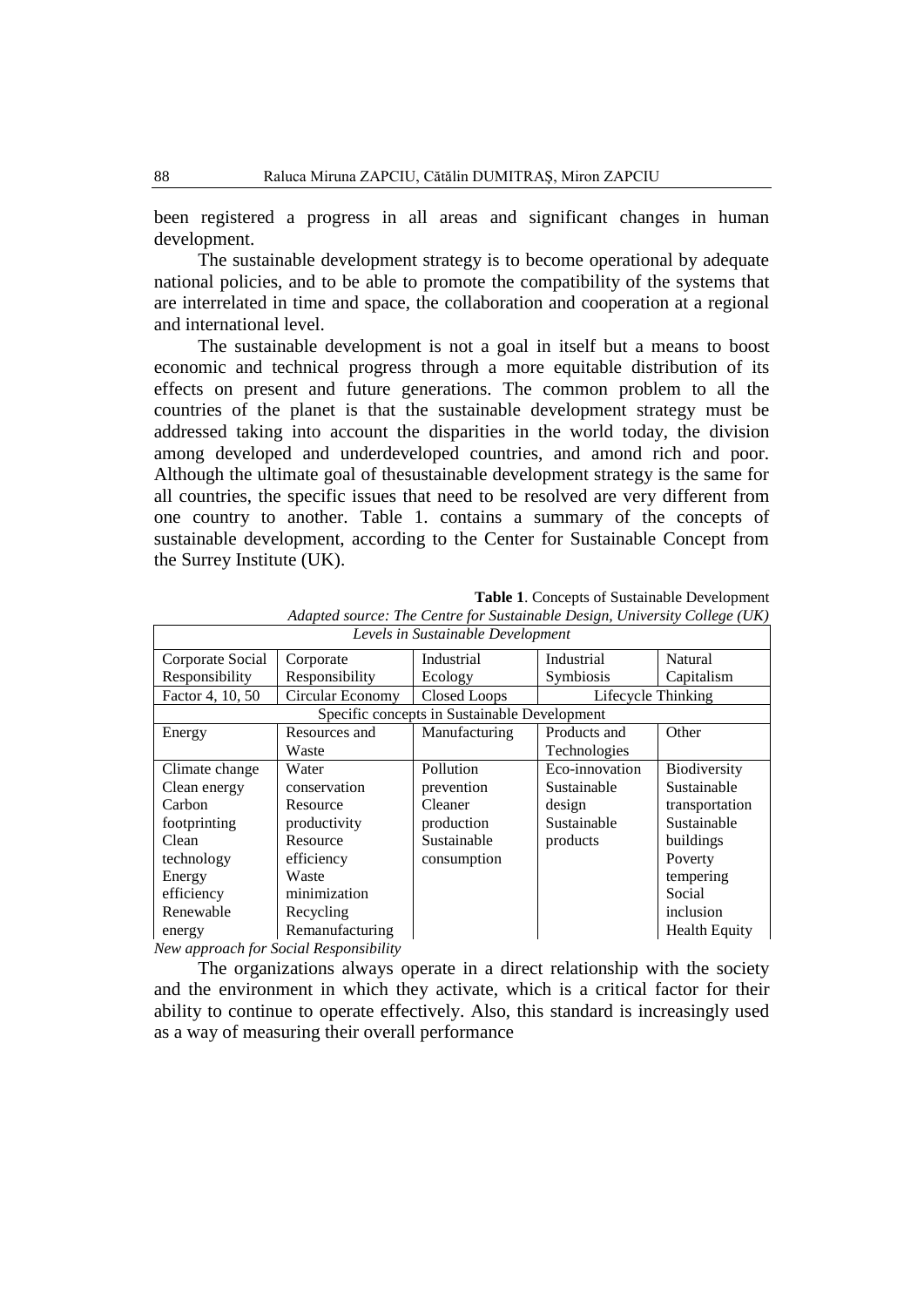

**Fig. 2.** Central topics related to social responsibility *Source: ISO 26000:2010*

The standard topics of governance reffer to the organization on human rights, labor practices, the environment, fair operating practices, consumer issues and community involvement in sustainable development. They are all part of clause no. 6 of the 7 set to the standard ISO 26000 [2] (Fig. 2 and Fig. 3).



**Fig. 3**. ISO 26000 / 2014: Overview on social responsibility *Source: ISO 26000:2010*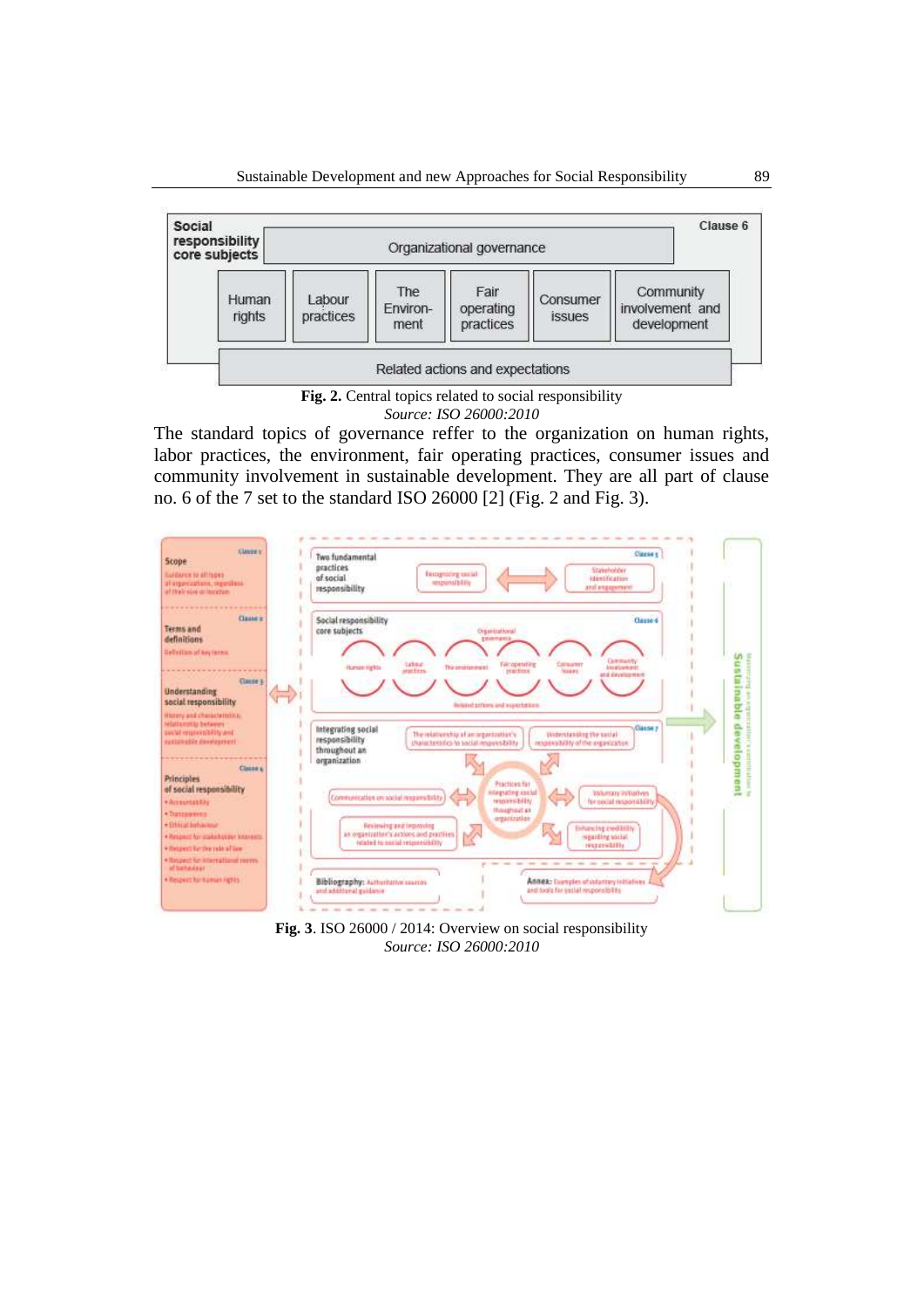

In terms of reporting, another milestone is given by the Circle of Sustainability, graphical representation on 4 chapters, each chapter (dial) having reporting 7 parameters (Fig. 4).

The European Commission published in 2013 a study on the extent to which European companies refer to international standards when presenting its CSR strategy. The study by the European Commission shows that the UN Global Compact and the GRI standards are the most popular among companies [3].

#### **3. Analyzing the CSR in Romania**

A variety of different actors are involved in CSR / SR in Romania. This is because the area contains a diverse range of activities that involve shared responsibility of public authorities, the private sector and the society.

A summary of the key players and their strategies as outlined in the following sections can be found in the following scheme (Fig. 5):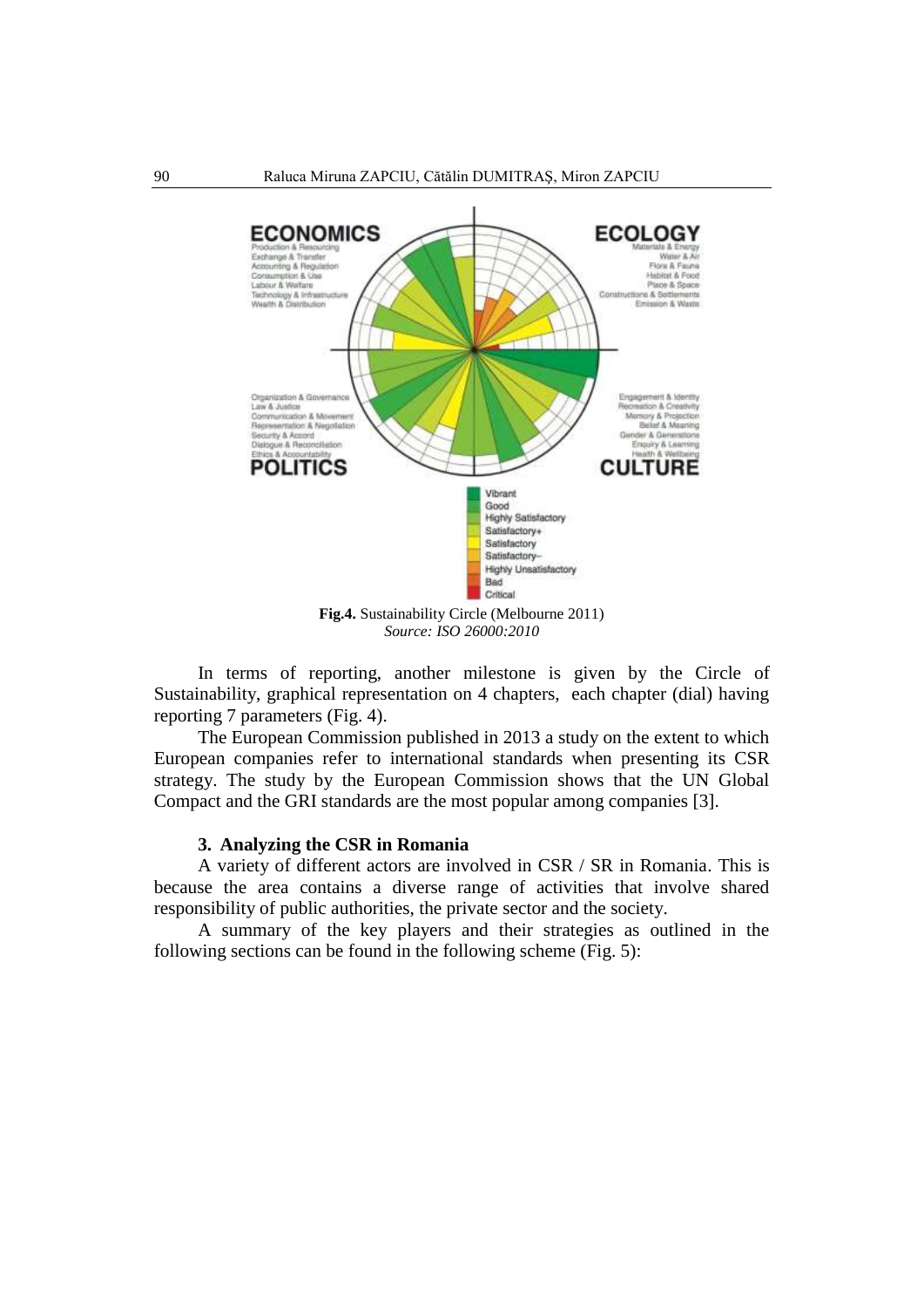

**Fig. 5.** Key actors and strategies in the field of CSR / SR *Source: the Austrian Institute for Research on SMEs*

In Romania, the concept of corporate social responsibility emerged in the 1990s with the advent of several NGOs, particularly humanitarian ones, founded with the support of international public or private institutions [4].

This phenomenon was followed in 2000 by major reforms as part of the preparation for the EU accession, reforms that influenced the involvement of small and large companies in CSR / SR activities which consisted largely in restructuring / replacement of production technologies with more "friendly" environment, and social measures that targeted the employees or the company. Due to extensive legislation in these areas, there is constant competition with regard to the technologies that must ensure environmental and employees protection, and to promote sustainable development [5].

The implementation of responsible practices by the private sector has become stronger after the EU accession and was driven mainly by the involvement of multinational companies that have transffered their practices and organizational culture from the headquarters to a local level and, later, by the opportunity to access European funds.

Besides the transfer of knowledge and best practices in the country, a different kind of companies and "responsible industries " were developed after the European integration – the companies whose business objective itself is "to be responsible". These companies are engaging in activities which by their nature bring benefits to the environment and / or communities and their "responsibility" comes as an indirect result of the goods and services they produce / provide. The most relevant examples in Romania include the renewable energy industries and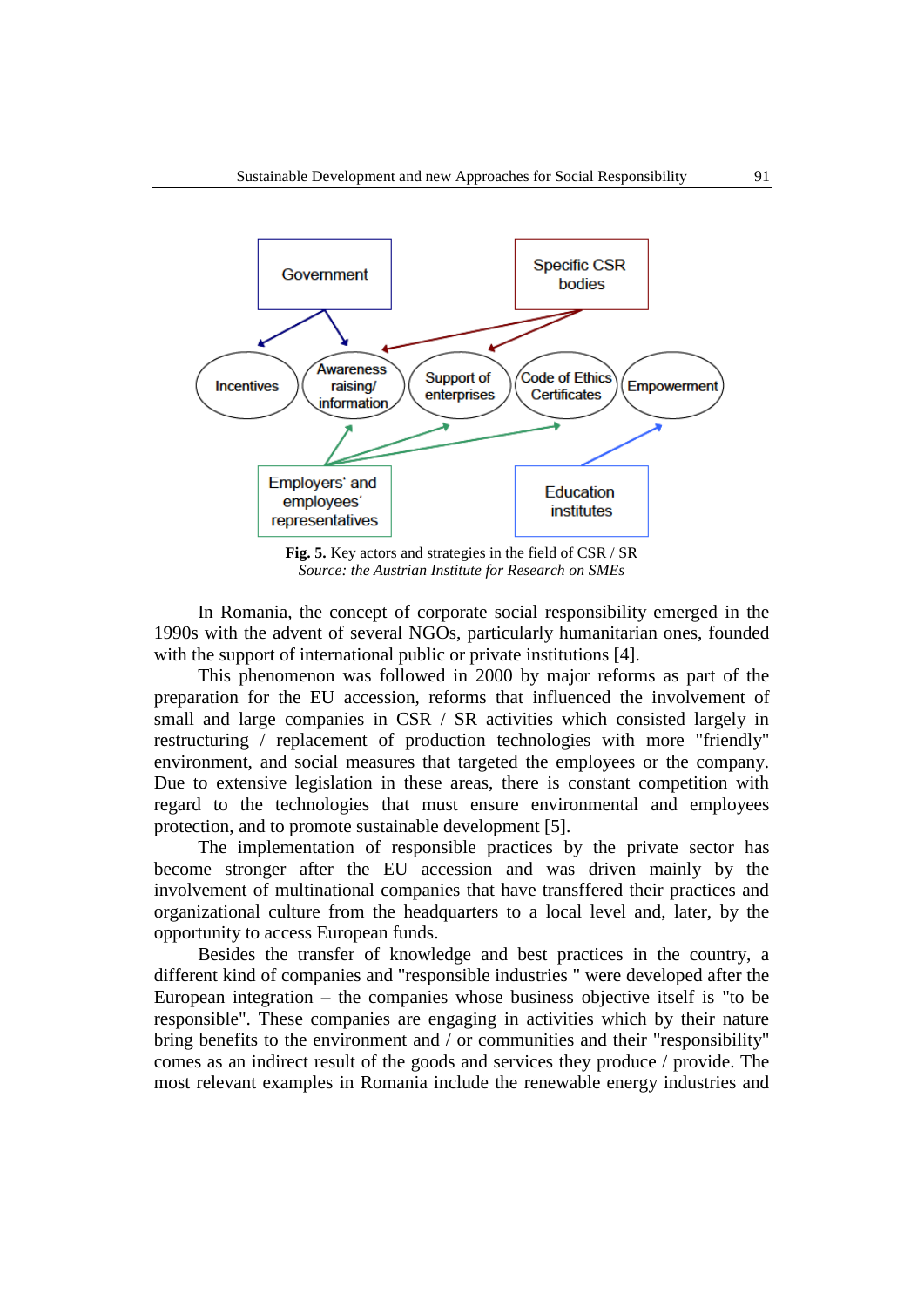waste management, rural tourism or eco-tourism, and marketing of organic or ecological products. For the purposes of this study, we continue to pay attention to the integration of the responsible practices into the organizational policies and practices of the companies, regardless of their main business objective [6].

The responsible corporate behavior was evaluated initially in Romania based on commercial image and reputation considerations of and not in terms of sustainable development and the needs of stakeholders. In the last years an increase was noted in the implementation of the second approach, the responsible practices being increasingly associated with long-term success, directly proportional to the community development, the environment and welfare practices and the relations in their sphere of influence.

As in other countries, there are several levels of awareness and practical implementation of the CSR / SR.

In Romania, the development of the field of CSR / SR is still at its early stage. While multinationals and large Romanian companies have gradually developed a culture of responsible behavior, in many cases CSR / SR is still associated with philanthropy and focuses on donations, sponsorships and public relations activities. The instruments of CSR / SR are most commonly considered to include: codes of corporate conduct, social investment, and social and environment auditing. A small number of companies have adopted a strategic approach by integrating CSR / SR in their basic practices, thus influencing the company's decisions and activities. The concept itself is insufficiently known to SMEs, although such practices seem to be implemented unknowingly of their nature on the long term. Like in other countries, there are several levels of awareness and practical implementation of CSR / SR.

Embedding CSR / SR as part of the way the business is conducted makes this "responsibile activity" to be resistant to market changes and economic difficulties, by ensuring responsible business behavior constantly. As long as CSR / SR is adjacent to the central business activity, as a separate function or activity (ex. Philanthropy), it is subject to external and internal constraints and pressures.

The areas that are most often covered by CSR / SR initiatives in Romania include child welfare, education, art, religion, the environment and sports. The CSR / SR initiatives are not limited to investing in the community, but they also include responsibilities to the sphere of influence and to customers, as well as employee welfare. Depending on the community, some causes such as child welfare and education services, services for at-risk social groups or the religion are more often approached than other types of initiatives.

An exploratory study conducted in 2006 on a sample of 205 Romanian companies, large organizations and SMEs, stressed out that external pressures (NGOs, media, public authorities), the better reputation and the popularity of the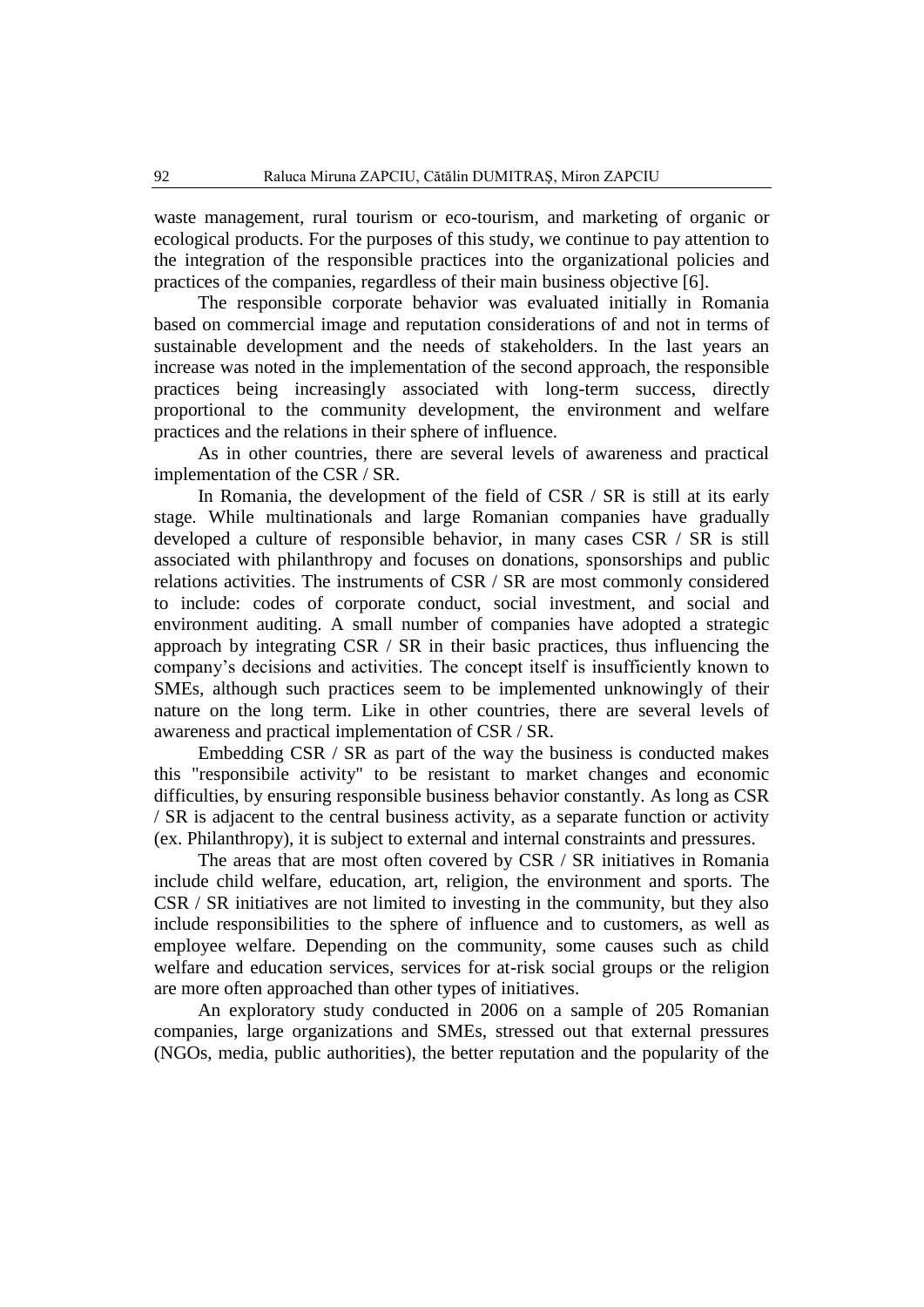topic itself are the main motivations to implement CSR / SR in an organization (Table 2 and Fig. 6).

| No of      | Percentage | <b>Turnover</b>                  | Percentage |
|------------|------------|----------------------------------|------------|
| employees  |            | (EUR)                            |            |
| Below 9    | 20,59%     | <b>Below 50 000</b>              | 16,83%     |
| $10-49$    | 24,51%     | $50001 - 500$                    | 26,24%     |
|            |            | $000 \,$                         |            |
| $50-249$   | 21,08%     | $500001 - 5$ mil                 | 18,81%     |
| 249-1000   | 20,10%     | $5 \text{ mil} - 10 \text{ mil}$ | 7,92%      |
| Above 1000 | 13,73%     | Above 10 mil                     | 30,20%     |
| Total      |            | 100.00%                          |            |

**Table 2.** Sample description of the participating organizations *Source: Austrian Institute for SMEs Research* 

### The motives for CSR involvement



**Fig. 6.** Motivations for implementing CSR / SR *Source: the Austrian Institute for Research on SMEs*

Stancu and Olteanu (2008) pointed out that most of the times the general manager is responsible for managing the CSR / SR activities, followed by the marketing and public relations departments. They also pointed out that only 2% of companies seem to have a specific department and that about 28% of the CSR / SR responsibilities are not formally included in the job description of employees.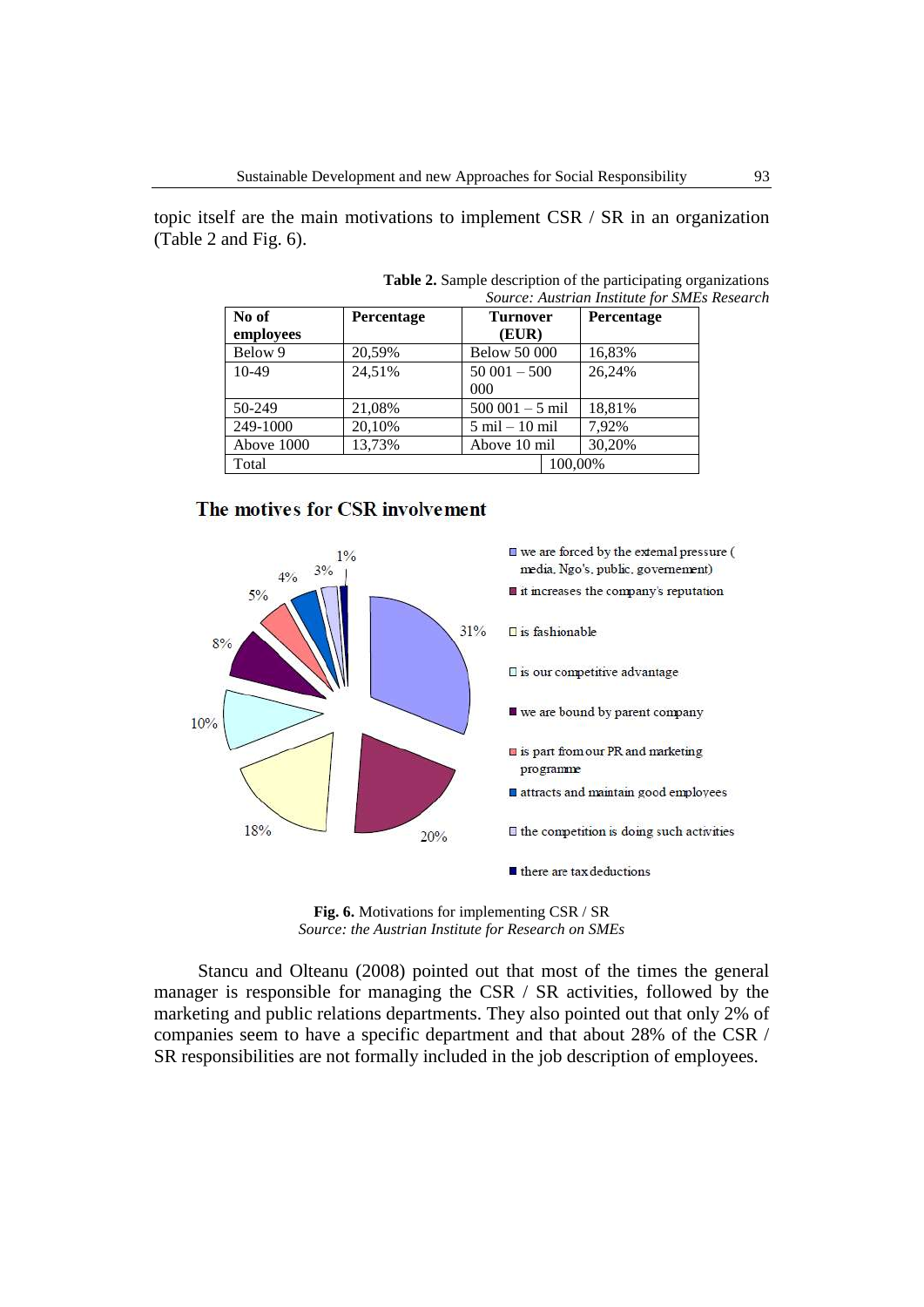|   | the Franchia Britancky for the 1 Following Boetan Hecountabling |                                                         |
|---|-----------------------------------------------------------------|---------------------------------------------------------|
|   | <b>Strenghts</b>                                                | Weaknesses                                              |
|   | $\triangleright$ The openess and the interest of society        | $\triangleright$ Very few knowledge about the CSR /     |
|   | regarding CSR / SR and the relative novelty of                  | SR concept                                              |
|   | the concept in public                                           | $\triangleright$ The lack of studies, extensive         |
|   | $\triangleright$ The involvement of multinational companies     | sociological research and evaluation                    |
|   | and the number of large Romanian companies                      | on the awareness and the application                    |
|   | taking CSR / SR initiatives                                     | of CSR / SR principles in Romania                       |
|   | $\triangleright$ The continuous growth in the number of CSR /   | $\triangleright$ The lack of knowledge and              |
|   | SR initiatives and best practices at national                   | involvement of the organizations and                    |
|   | level                                                           | SMEs in CSR / SR initiatives                            |
|   |                                                                 |                                                         |
|   | $\triangleright$ The increasing level of consumer interest in   | $\triangleright$ Weak enforcement of socially           |
|   | products / services provided by socially                        | responsible investment and                              |
|   | responsible companies                                           | acquisitions                                            |
|   |                                                                 | $\triangleright$ Superficial involvement of the         |
|   |                                                                 | organizations in CSR / SR activities,                   |
|   |                                                                 | without addressing the causes of                        |
|   |                                                                 | social problems                                         |
|   |                                                                 | $\triangleright$ Low level of awareness and             |
|   |                                                                 | insufficient enforcement of consumer                    |
|   |                                                                 | rights                                                  |
|   |                                                                 | $\triangleright$ Corruption with direct effects on the  |
|   |                                                                 | business and its ability to apply SR                    |
|   |                                                                 | practices                                               |
|   |                                                                 |                                                         |
|   |                                                                 |                                                         |
|   |                                                                 | $\triangleright$ Insufficient development of a business |
|   |                                                                 | culture focused on moral values                         |
|   | <b>Opportunities</b>                                            | <b>Threats</b>                                          |
|   | $\triangleright$ The benefits for the companies, communities,   | $\triangleright$ The lack of coherent public policies   |
|   | society, environment, business environment,                     | to promote CSR / SR                                     |
|   | etc. of a strategic approach for companies                      | $\triangleright$ The absence of a coherent and          |
|   | integrating CSR / SR practices                                  | consistent legislative framework                        |
| ➤ | The importance attached to CSR / SR practices                   | $\triangleright$ Shortcomings in law enforcement        |
|   | at international level                                          | $\triangleright$ Delays regarding the acceptable        |
|   | $\triangleright$ Development opportunities and involvement on   | standards related to CSR / SR areas                     |
|   | the European / international market                             | (ex. Environment) compared to                           |
| ➤ | The opportunity to learn, take on and adapt the                 | other EU Member States                                  |
|   | best practices and lessons learned from                         | $\triangleright$ The risk of exclusion / foreclosure of |
|   | developed countries                                             | Romanian companies on some                              |
|   | $\triangleright$ The increasing importance of corporate         | markets                                                 |
|   | reputation, environmental policies regarding                    | $\triangleright$ Support and insufficient involvement   |
|   | the consumers' choice                                           | of the public authorities in                            |
|   | $\triangleright$ Funding opportunities provided by the EU for   | promoting and implementing CSR /                        |
|   | CSR / SR initiatives                                            | <b>SR</b>                                               |
| ➤ | The positive attitude of citizens about the                     | $\triangleright$ Lack of economical funds for           |
|   | companies' involvement in community /                           | promoting the application of CSR /                      |
|   | society                                                         | SR                                                      |
|   | $\triangleright$ A protected environment from the adverse       |                                                         |

**Table 3.** SWOT analysis on the development of CSR / SR in Romania *Source: Adapted by the National Strategy for the Promotion of Social Accountability 2011 - 2016*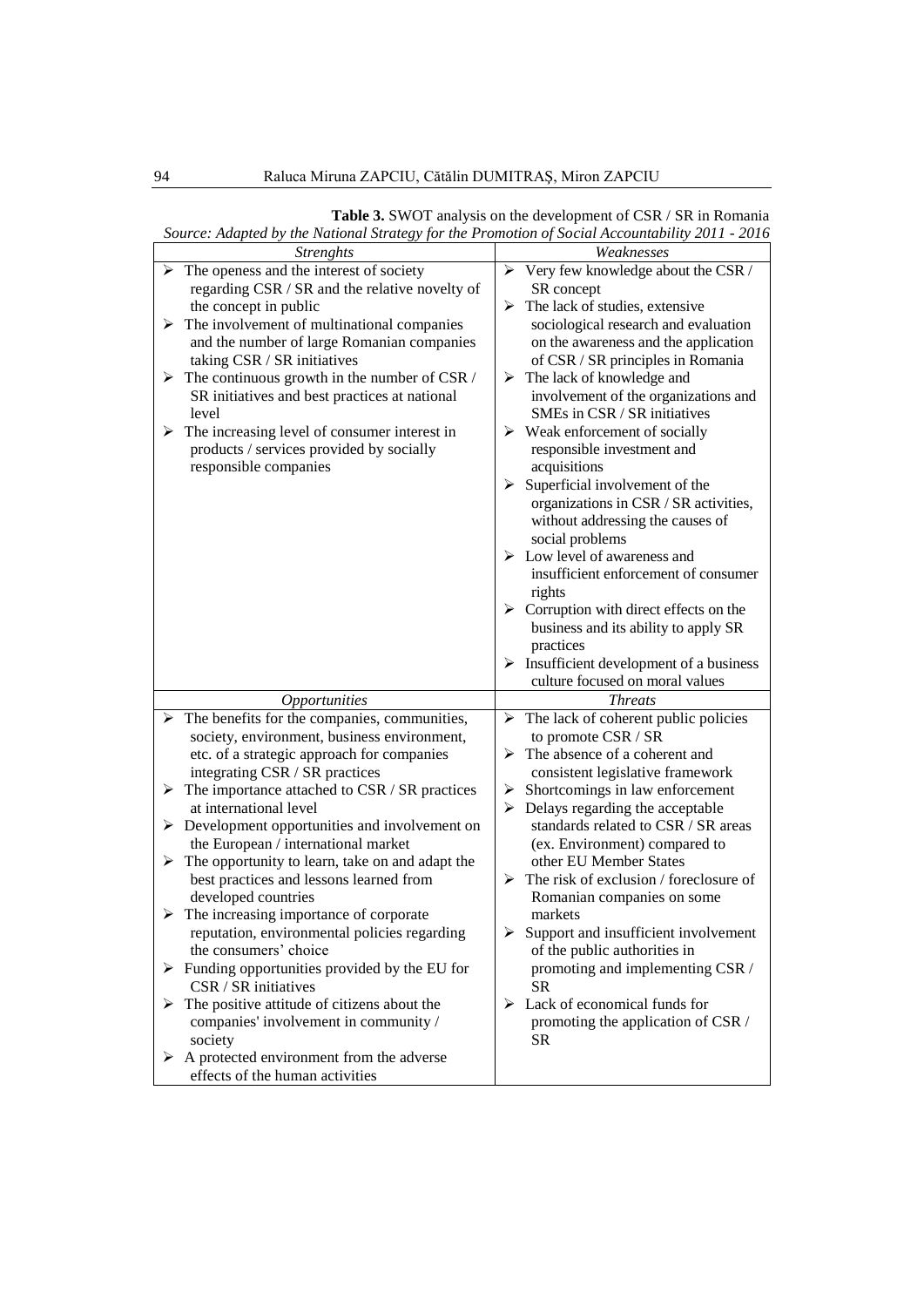The local and regional public authorities are often insufficiently involved in promoting the concept of CSR / SR to the benefit of the communities and in creating a supportive framework and favorable conditions to encourage organizations to engage in responsible practices. Public authorities' efforts regarding CSR / SR campaigns are still weak. Despite this fact, in the context of globalization, it is recommended that Romanian organizations adopt a responsible behavior in order to be competitive on the market.

"National Strategy for Promoting CSR" was launched, thereby emphasizing the priorities, objectives and main directions for implementation A SWOT analysis was adapted (Table 3).

Despite the significant progress since joining the EU regarding the integration of responsible practices into the core business of the companies, a number of challenges continue to be present and they need to be addressed by all stakeholders, such as:

- Raising the awareness of the significance of CSR / SR and the integrated approach implied by the implementation of responsible practices;

- Raising the awareness of the needs and benefits associated with incorporating responsible practices in business operations and objectives and to ensure a sustainable success:

- Increasing transparency, monitoring and assesing the impact of CSR / SR initiatives on all stakeholders.

## **Conclusions**

Social affairs have become in recent years a course of action and have received a stronger implication from both NGOs and entrepreneurs. More and more non-governmental organizations are becoming involved in social entrepreneurship, as they become increasingly aware that it is a viable solution to secure their financial independence and to increase their level of sustainability.

At the increasing of this phenomenon in Romania have also contributed the ", classic" entrepreneurs, that discovered the sustainable social affairs to be a good alternative to the traditional way of doing business, thus creating a situation where both the contractor and the company wins.

More and more companies are already starting to treat social responsibility as an integral part of the business.

Reporting the responsibility practices has become increasingly important for companies, and the impulse given by the European Commission, particularly by introducing the 2014/95 / EU Directive on the obligation of big companies to annually report a series of non-financial information and information on diversity.

The EU Member States are required to transpose the directive into their national law by 6 December 2016, thus requiring big to comply with the Directive's provisions starting with the financial year of 2017.